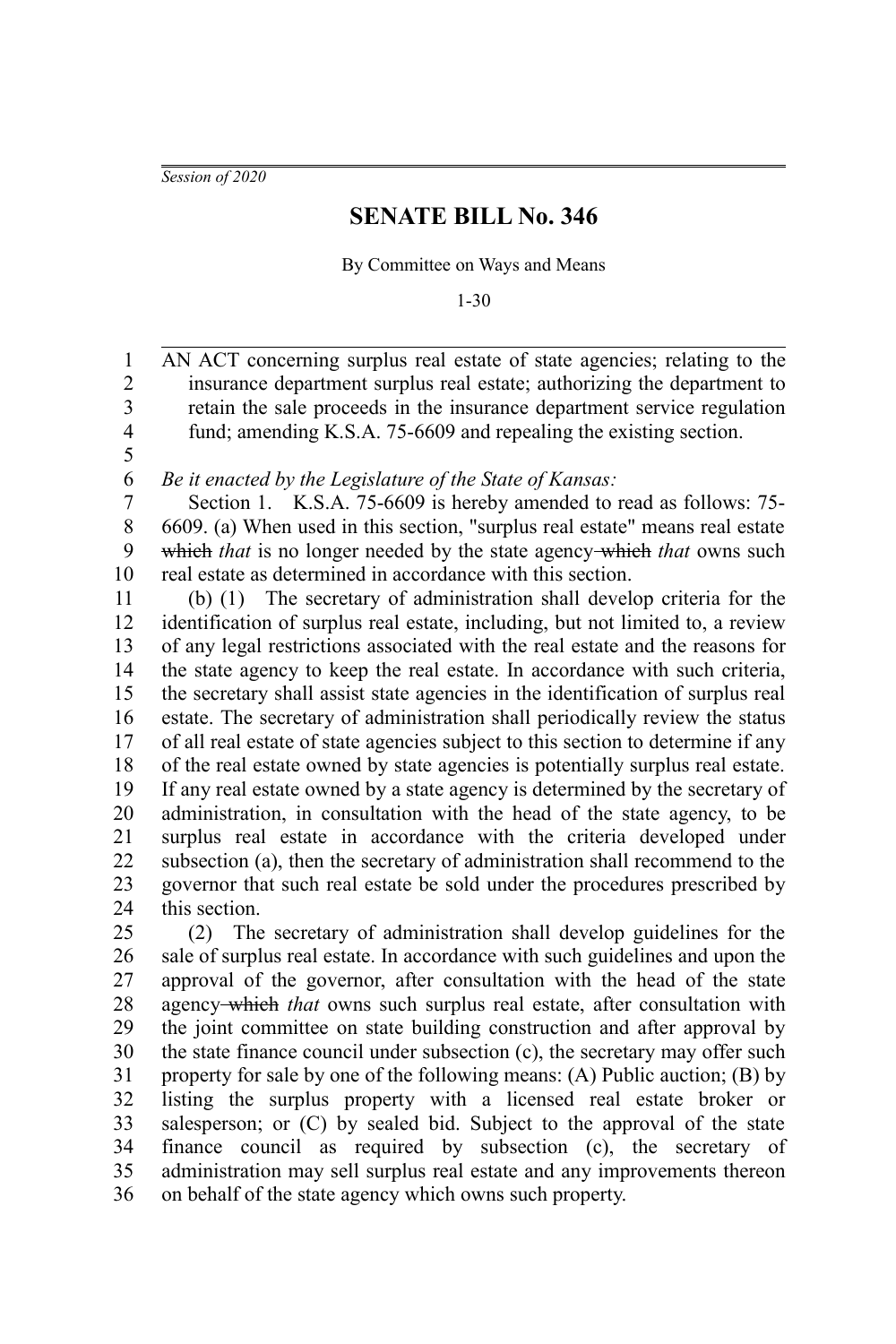(c) Prior to the sale of any surplus real estate under subsection (b), the state finance council shall approve the sale, which is hereby characterized as a matter of legislative delegation and subject to the guidelines prescribed in subsection  $(e)$  of K.S.A. 75-3711 $(c)$ , and amendments thereto. The matter may be submitted to the state finance council for approval at any time, including periods of time during which the legislature is in session. 1 2 3 4 5 6 7

(d) Prior to offering any real estate for sale, such property shall be appraised pursuant to K.S.A. 75-3043a, and amendments thereto, unless the appraisal is waived as provided in this subsection. The secretary of administration may waive the requirement for appraisal for any parcel of surplus real estate that is to be sold at public auction under this section if the secretary of administration determines that it is in the best interests of the state to waive the requirement for appraisal for such parcel of surplus real estate. The costs of any such appraisal may be paid from the proceeds of the sale. 8 9 10 11 12 13 14 15 16

(e) Conveyance of title in surplus real estate offered for sale by the secretary of administration shall be executed on behalf of the state agency by the secretary of administration. The deed for the conveyance may be by warranty deed or by quitclaim deed as determined to be in the best interests of the state by the secretary of administration in consultation with the head of the state agency which *that* owns the surplus real estate. 17 18 19 20 21 22

(f) (1) Any proceeds from the sale of surplus real estate and any improvements thereon, after deduction of the expenses of such sale and any cost of appraisal of the surplus real estate, shall be deposited in the state treasury as prescribed by this subsection, unless otherwise authorized by law. On and after July 1, 2012, 20% of the proceeds from each such sale deposited in the state treasury shall be credited to the surplus real estate fund or another appropriate special revenue fund of the state agency which *that* owned the surplus real estate, as is prescribed by law or as may be determined by the state agency, unless otherwise required by state or federal law or by the limitations or restrictions of the state's title to the real estate being sold. In the case of proceeds from the sale of surplus real estate at a state mental health institution or a state institution for people with intellectual disability, such portion of the proceeds shall be credited to the client benefit fund of such institution or to another special revenue fund of such institution for: (A) Rehabilitation and repair or other capital improvements for such institution; or (B) one-time expenditures for community mental health organizations if the real estate sold was at a state mental health institution or for community developmental disabilities organizations if the real estate sold was at a state institution for people with intellectual disability, and, in any such case, shall be expended in accordance with the provisions of appropriation acts. The remaining 80% 23 24 25 26 27 28 29 30 31 32 33 34 35 36 37 38 39 40 41 42 43